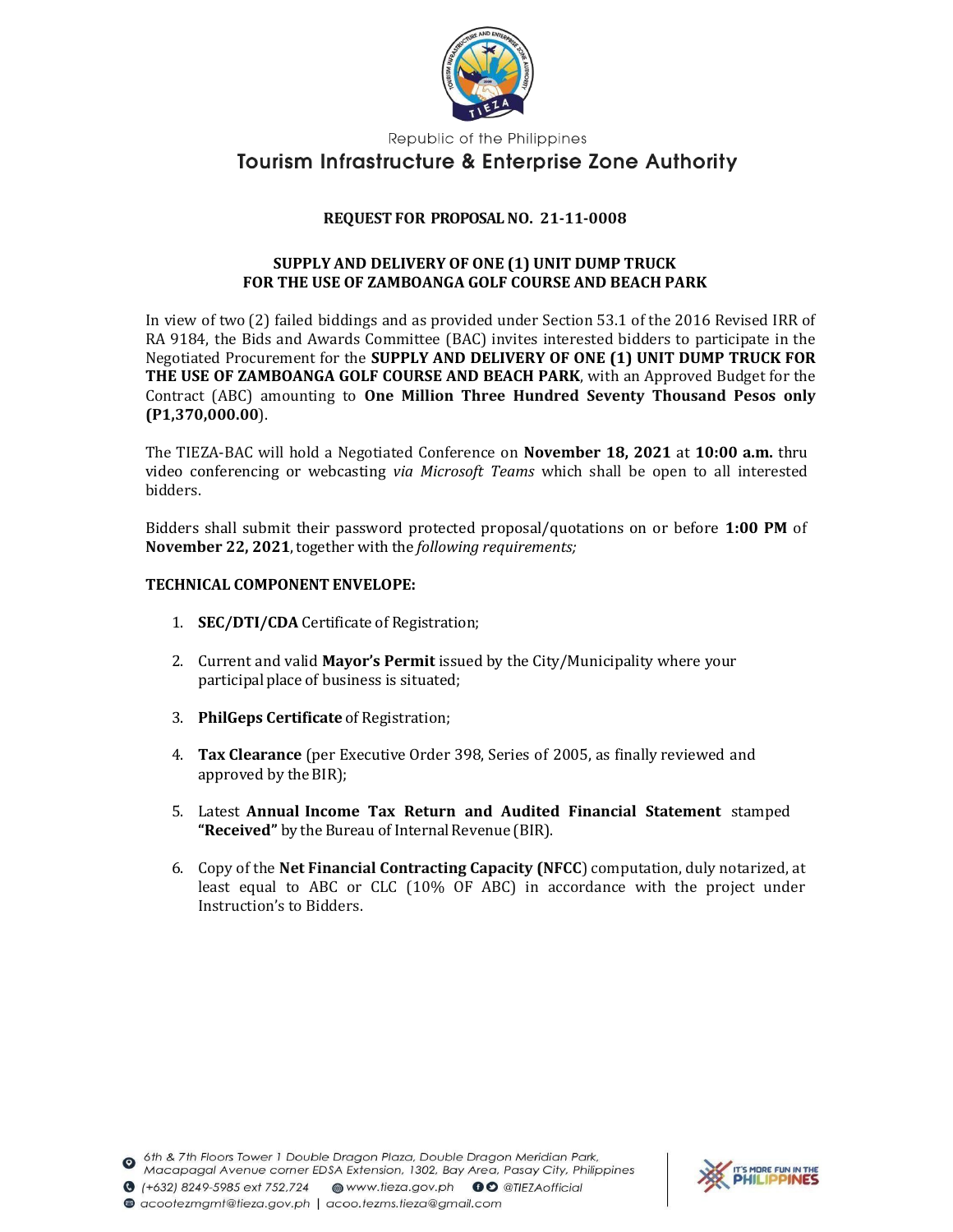7. Statement of all its ongoing government and private contracts, including contracts awarded but not yet started, if any, whether similar or not similar in nature and complexity to the contract to be bid, and its Statement of Single Largest Completed Contract.

> The statement shall include, for each contract, the following where applicable: -- name of the contract; date and status of the contract; kind of goods; amount of contract and value of outstanding contracts; date of delivery; copy of end-user's Notice of Award and Notice to proceed.

8. OMNIBUS AFFIDAVIT in accordance with Section 25.2 (a)(viii) of the IRR of R.A 9184 and using the form prescribed in Section VIII which shall include the following statements:

(a) The signatory is the duly authorized representative of the prospective bidder, and granted full power and authority to do, execute and perform any and all acts necessary and/or to represent the prospective bidder in the bidding, with the duly notarized Board Resolution attesting to such fact, if the prospective bidder is a corporation, partnership, cooperative, or joint venture.

(b) Disclosure of Relations (As per Section II, Instructions to Bidders, Clause 4.2 of the Bidding Documents)

(c) It is not blacklisted or barred from bidding by the GOP or any of its agencies, offices, corporations, or LGUs, including foreign government/foreign or international financing institution whose blacklisting rules have been recognized by the GPPB

(d) Each of the documents submitted in satisfaction of the bidding requirements is an authentic copy of the original, complete, and all statements and information provided therein are true and correct;

(e) It is authorizing the Head of the Procuring Entity or his duly authorized representative/s to verify all the documents submitted;

(f) It complies with the disclosure provision under Section 47 of the revised IRR of RA 9184 in relation to other provisions particularly Section 3, 4, 5 and 6 of RA 3019, Anti-Graft and Corrupt Practices Act;

- (g) It complies with the existing labor laws and standards;
- (h) It complies with the responsibilities of a prospective or eligible bidder:
	- 1. Having taken steps to carefully examine all of the bidding documents;
	- 2. Having knowledge on all conditions, local or otherwise, affecting the implementation of the contract;
	- 3. Having made an estimate of the facilities available and needed for the contract to be bid, if any; and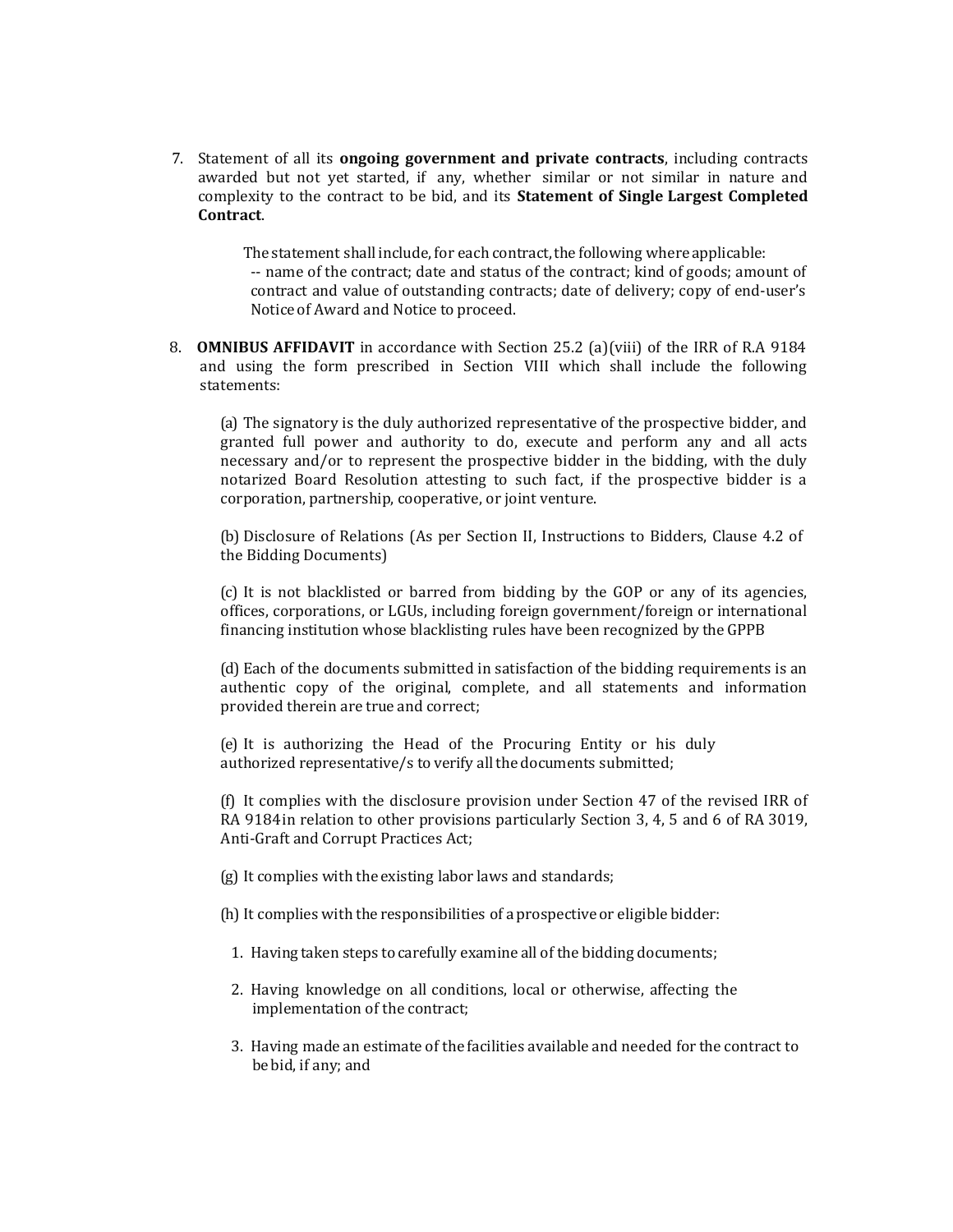4. Having complied with his responsibility as provided for under Section 22.5.1;

(i) It complies with the responsibilities of a prospective or eligible bidder not to give or pay directly or indirectly, any commission, amount, fee, or any form of consideration, pecuniary or otherwise, to any person or official, personnel or representative, of the government in relation to any procurement project of activity.

In line with the government's directive to ensure safety and to prevent the spread of COVID-19, please be informed that the bidding activities for this project shall be done online/electronically.

- 1. Interested suppliers are encouraged to attend a meeting on November 18, 2021 at 10:00 am.
- 2. Bids must be duly received by the BAC Secretariat through soft copy sent online or electronic submission as indicated below, on or before 1:00 PM of November 22, 2021. Late bids shall not be accepted.
- 3. All Bids must be accompanied by a bid security in any of the acceptable forms and in the amount stated in ITB Clause 14.
- 4. Bidders shall submit their archived/compressed documents in a folder and passwordprotected online bid proposals (Financial and Technical folders) in TWO (2) separate emails reflecting the name of the project:

Please indicate the following in the email subject:

- Name of the Project/TECHNICAL PROPOSAL
- Name of the Project/FINANCIAL PROPOSAL

on or before 1:00 pm of November 22, 2021 to the TIEZA BAC Secretariat through a soft copy sent via e-mail to tiezabac.online@gmail.com, provided that it complies with the following conditions:

- i. It should be in a clear .PDF/.IMG/.JPG/.TIFF/.GIF/.PNG format.
- ii. It is arranged accordingly based on the Eligibility Checklist using standard file name.
- iii. The documents should sent as raw file. Submission of documents through Google drive or similar application is not allowed.
- 5. Bidders shall send another email to the BAC Secretariat at tiezabac.online@gmail.com, indicating the password of the previously sent electronic files after 1:00 PM until 2:00 PM on November 22, 2021.

Please indicate the following in the email subject:

Name of the Project/"Password"

Same time submission of password protected proposal/quotation and password shall not be considered.

The prospective bidder needs to ensure that ALL files submitted online can be easily accessed and read, otherwise, it will be considered as "failed" for failure to include any requirement or are incomplete or patently insufficient.